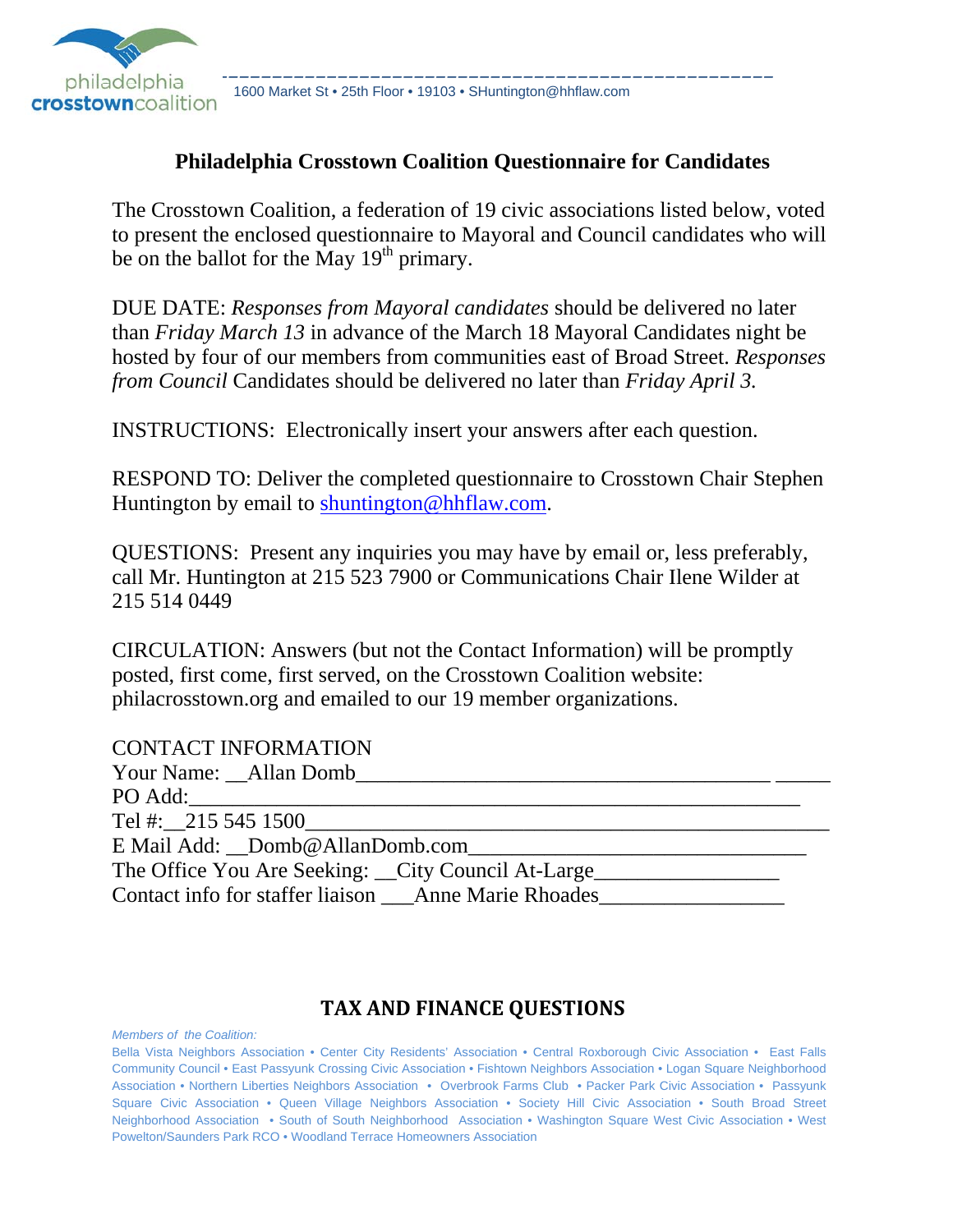## **1. TAX ABATEMENT**

Philadelphia's ten-year tax abatement eliminates real estate taxes on new construction and improvements (but not the underlying land) for ten years. Supporters argue that the lost tax revenue is more than offset by enhanced business, wage and sales tax collections and note that since the abatement went into effect, development activity has increased dramatically. Opponents argue that the abatement stimulates development for only high income housing, and reduces much needed city real estate tax revenue, of which more than 50% goes to schools.

*Should the ten year realty tax abatement continue as is? Should it be modified or abolished? If you favor modification, what modifications should be made?*

The 10-year tax abatement has provided new jobs, new residents, and tremendous growth in other services and sectors in Philadelphia.

A study performed by economist Kevin Gillen documented that the tax abatement has had a very positive effect on our city. According to the study, every tax-abated dollar has produced \$2 of other new taxes for our city. Adjusted for inflation, the Gillen study shows that housing starts in Philadelphia are up 166%, while the five surrounding counties have seen negative starts of -5% to -40%.

The positive benefits of the 10-year tax abatement are evident throughout the city. Point Breeze, Fishtown, Francisville, East Kensington, and other neighborhoods have been transformed by millennials, primarily through the benefits of the 10-year abatement.

The question here is, do we approach this from scarcity (delete the abatement) or abundance—making it better for those who need it most?

My vote is to come from abundance and expand the abatement to 20 years for all homes valued under \$250,000, which would tremendously help Bridesburg and Tacony as well as North, South, and West Philadelphia, which need our assistance now.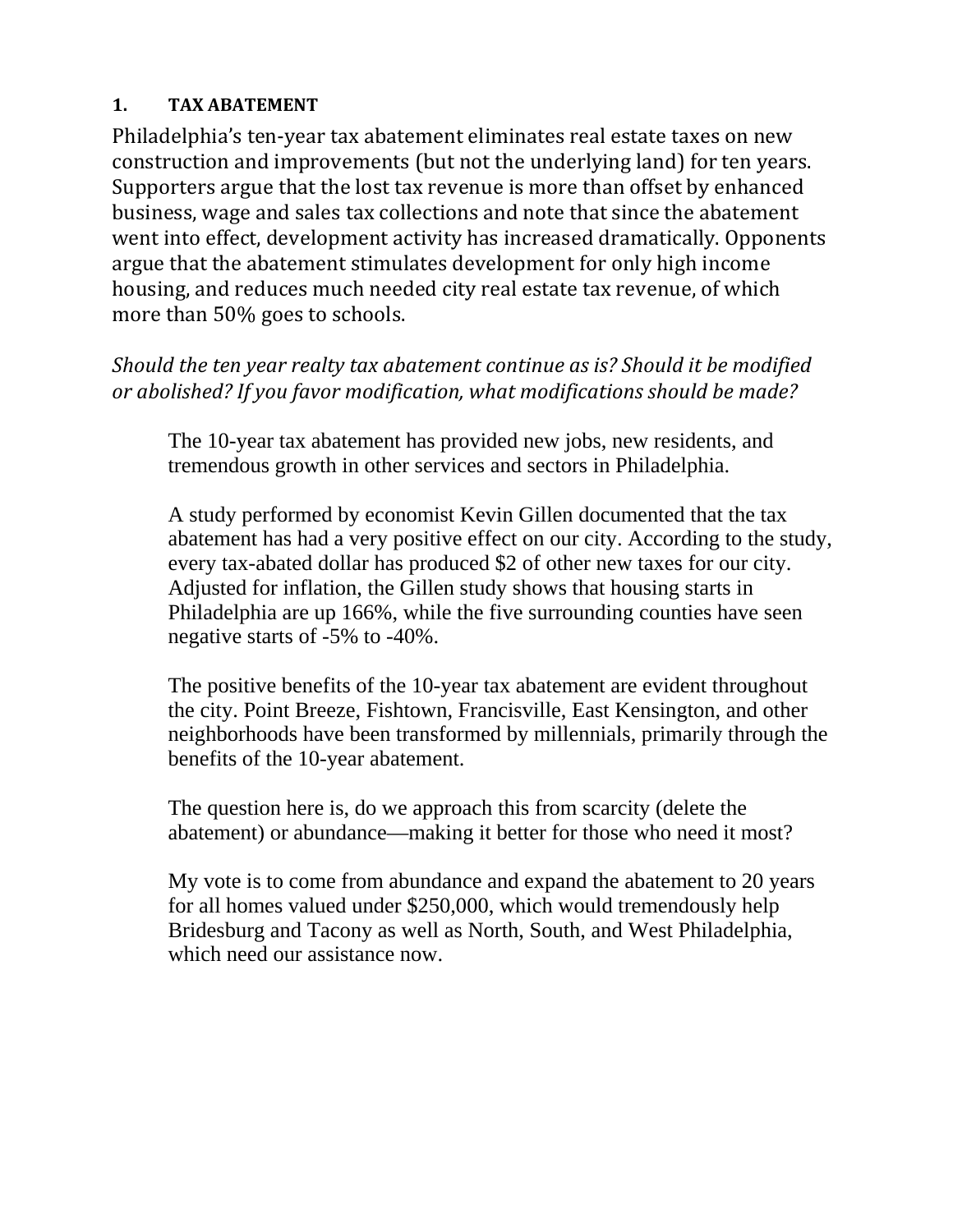#### **2. REAL ESTATE TAXATION**

In 2013, for the first time in over two decades, the City reassessed all 579,000 parcels within the City limits. Tens of thousands of residential property owners were shocked to receive much higher property tax assessments

# *How frequently should reassessments occur?*

The City should reassess every property on a regular basis, as circumstances and available resources dictate, but not less frequently than every five years. The long lag the city went between previous city-wide assessments fostered inequality, caused problems for some property owners who saw significant hikes when their property was re-assessed, and allowed too many to escape paying their fair share for years. Regular re-assessments are an important tool in fighting blight and putting properties back into productive use.

# *3.* **WAGE TAX**

Philadelphia receives 66% of its tax revenue from wages and business receipts; in contrast, in New York City and Washington DC, 34% and 35% of tax revenues are from wages and business receipts. In those two cities, proceeds from real estate taxes are much larger (41% and 36%, respectively) than in Philadelphia, where this value is 17%. Critics contend that Philadelphia's reliance on wage/business taxes drives workers and businesses out of the City because it is easier to relocate people than it is to relocate offices and factories.

*Should Philadelphia shift more of its revenue sourcing from wage and business taxes to real estate taxes? If you believe we should shift away from wage and business taxes to real estate taxes, how would you propose to do this? If you do not believe that such a shift should occur, why not?* 

Yes, it should. The first step is collect the outstanding taxes the city is due – totaling well over \$1 billion. The second step is to put parcels of land and property to productive, tax generating use. While I understand that some may face difficulties paying past due taxes, the city has significant programs to assist them and it should never turn a blind eye to outstanding taxes when funds are critically needed for our schools and services. The third step is to properly and regularly re-assess properties to capture added value in order to properly fund critical city services and education.

Reforming our tax system is important because, beginning under Ed Rendell, the city began to reduce the wage tax and it became a more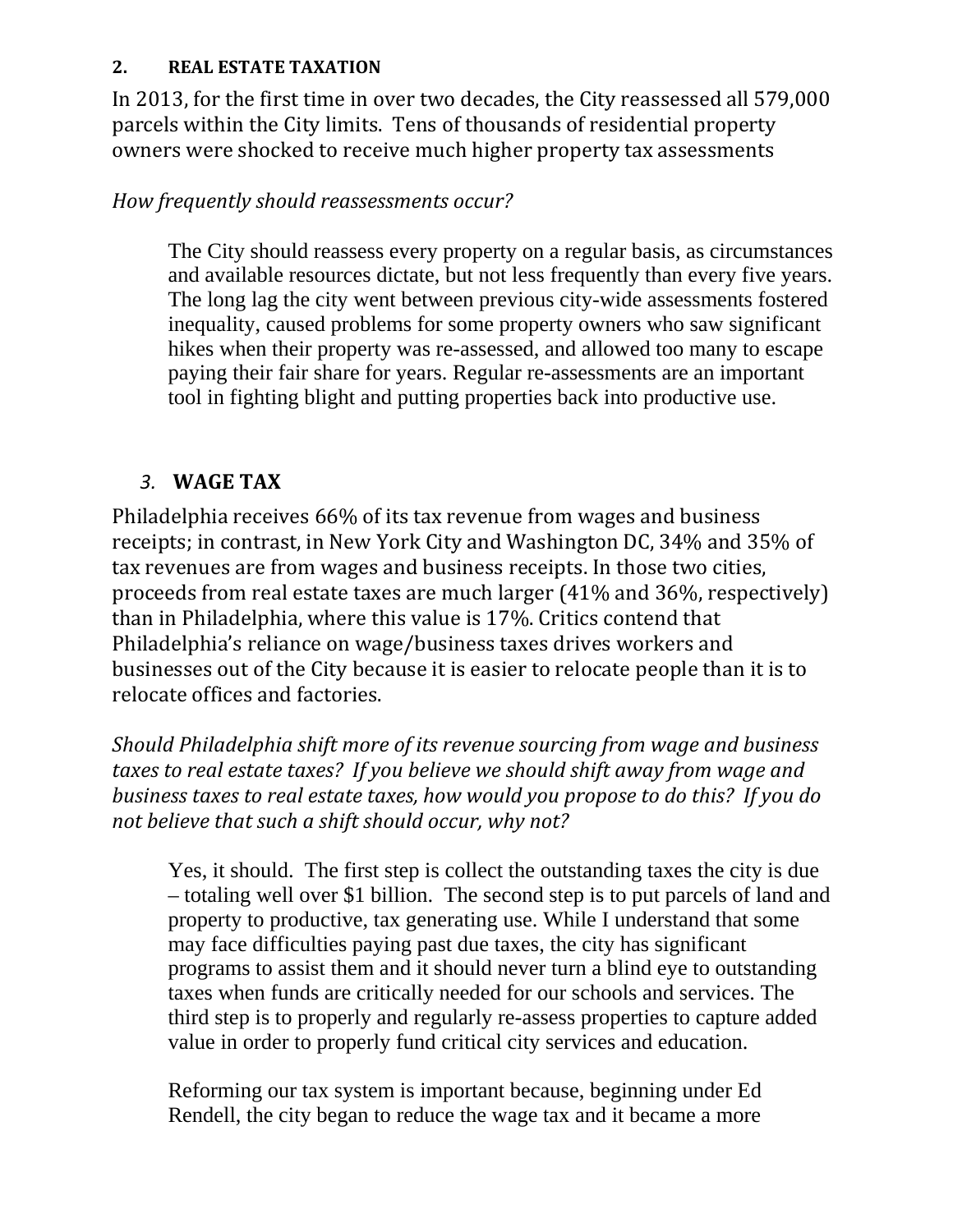attractive place to live and work. While I understand the global economic collapse required those cuts to be suspended, it's time to begin them again as well as reductions in the city's business taxes. We should implement a tax that does not penalize companies for moving to and staying in Philadelphia as our too high business income taxes do. With that in mind, I will work to find alternate revenue sources to replace or reduce the burden of both the Gross Receipts and the Business Income Taxes.

## **4. DELINQUENT TAXES**

The City currently has over \$1 billion in delinguent taxes. Approximately half are delinquent property taxes and half are delinquent wage, business income, and related business taxes. Each year, the deficit grows, a trend which suggests that the City lacks the political will or competence (or both) to collect taxes. One tax collection strategy is to remove the collection task from the City and sell tax liens to private investors so that the private sector would set about collecting these debts. Proponents observe that because the \$1 billion delinquency shows that the City is incapable or unwilling to collect delinquent taxes, tax collections should be transferred to the private sector. Critics worry that private concerns would engage in improper collection tactics or fail to fairly treat tax delinquents who are down on their luck.

# *Should the City sell tax liens to private investors? If not, what steps would you take to ensure that the delinquency is addressed?*

Tax liens, by the numbers: 30 states do tax lien sales; 50 percent of all sales are utility liens; and 60 percent of the people who are sent letters advising of an upcoming lien sale pay upon receipt of the notice. Of those remaining liens, 50 percent are bought by lenders protecting their liens. The total real estate delinquency, including utility liens, is \$820 million, against a potential value of \$8 billion. Less that half of one percent are actually foreclosed.

One of the most important numbers is 40 percent. Forty percent of our delinquent taxes are from suburbanites or out-of-state buyers.

It is critical that Philadelphia collect as much of the outstanding and overdue taxes it is owed as it can. Collecting even 50% of the as much as \$1.6 billion in delinquent taxes would go a long way toward supporting our schools and securing our pension system. Unfortunately, the city has not had the will to do all that is required to collect these taxes. I would support, and as President of the Greater Philadelphia Association of Realtors (GPRA) have actively advocated for, the sale of our tax liens to private collectors.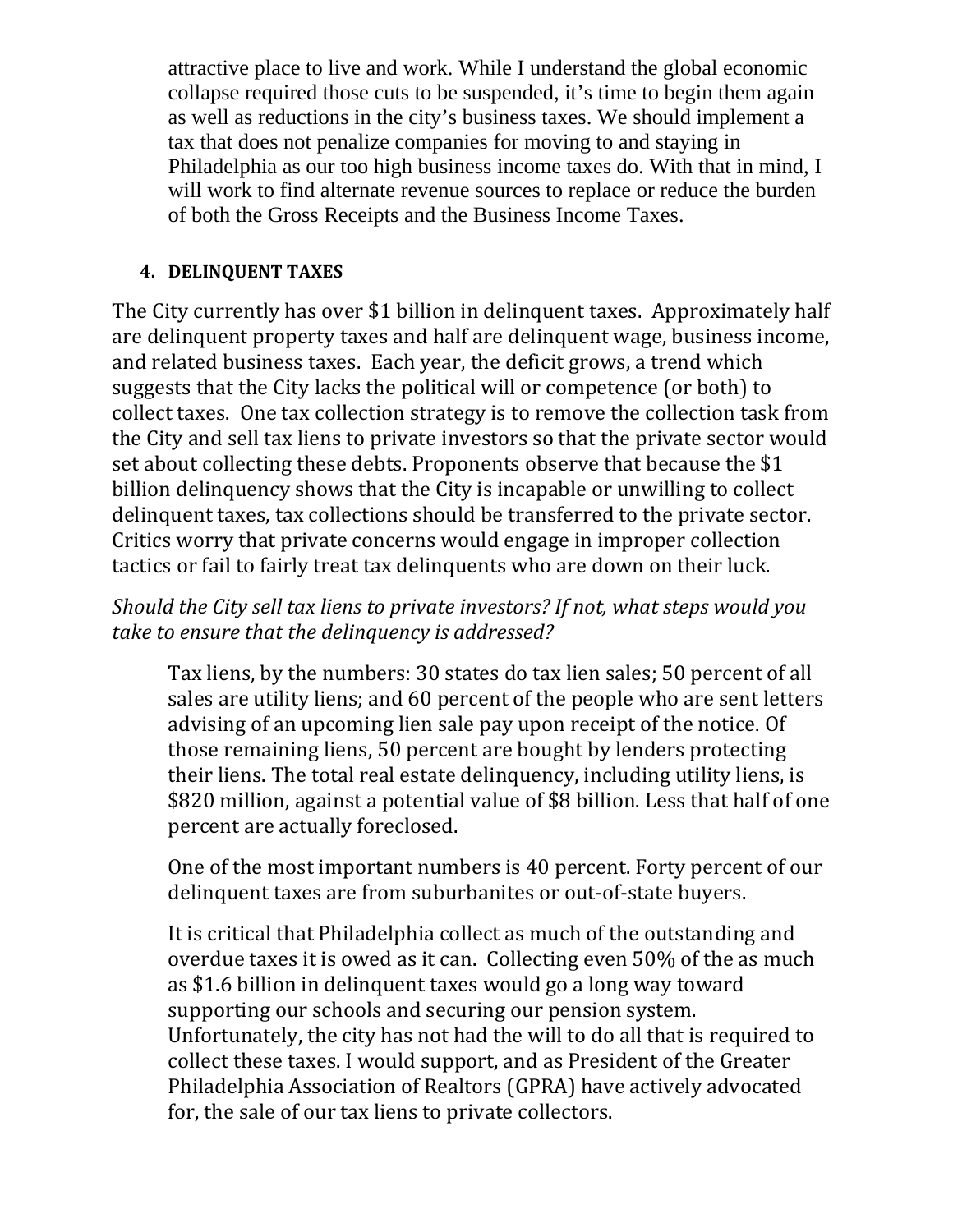Many solutions to our city's problems exist in other parts of the country, and we should first research best practices before we reinvent the wheel. New York City did this under Mayor Bloomberg and improved collection rates dramatically, while the city created its own trusts, rather than turning to a third party, to collect its delinquent funds. We should do the same thing here, provided there are strong consumer protections put into place that include adequate payment plans. If an entity can not pay their taxes and is unwilling or unable to enter into a payment agreement, the property or good should be sold to the highest bidder with all net proceeds going to pay down our debt.

#### **5. PGW SALE**

Advocates of the recent failed sale of the Philadelphia Gas Works (PGW) favored the sale because the City could use the proceeds, about \$400 million, to reduce the \$5 billion underfunding of the City's pensions. They further contended that the City had no business running a gas company, that City ownership leaves open the door for patronage positions at PGW, that City ownership limited the business opportunities of the operation, and that under public ownership, it will take nearly 90 years to replace the City's ancient and increasingly unsafe gas mains. Opponents asserted that a sale would eliminate PGW's annual \$18 million contribution to the City's general fund. Opponents were also concerned that even though a privately operated PGW, like PECO, would be regulated by the Public Utility Commission, a private operator would be more likely to raise rates and be less responsive to the needs of low income residents than a City owned utility. Critics also contended that the private operator produced no credible plan for upgrading infrastructure that would not have entailed substantial long-term rate increases, Both sides presented reports substantiating their positions. Despite these divergent views, City Council decided not to hold public hearings on the proposal, let alone conduct a yea or nay vote.

*Do you believe that City Council should have conducted public hearings on the PGW controversy? Please explain your answer. What is your vision for the future of PGW?* 

I absolutely believe that City Council should have conducted public hearings on the question of selling PGW. We should be examining each and every asset we have and making an informed decision about whether it is better for the city and our citizens to keep that asset, sell it or develop private-public partnerships to cover our increasing pension debt, among other things. A public hearing is necessary for that sort of full consideration. Going forward, I would like to partner with an experienced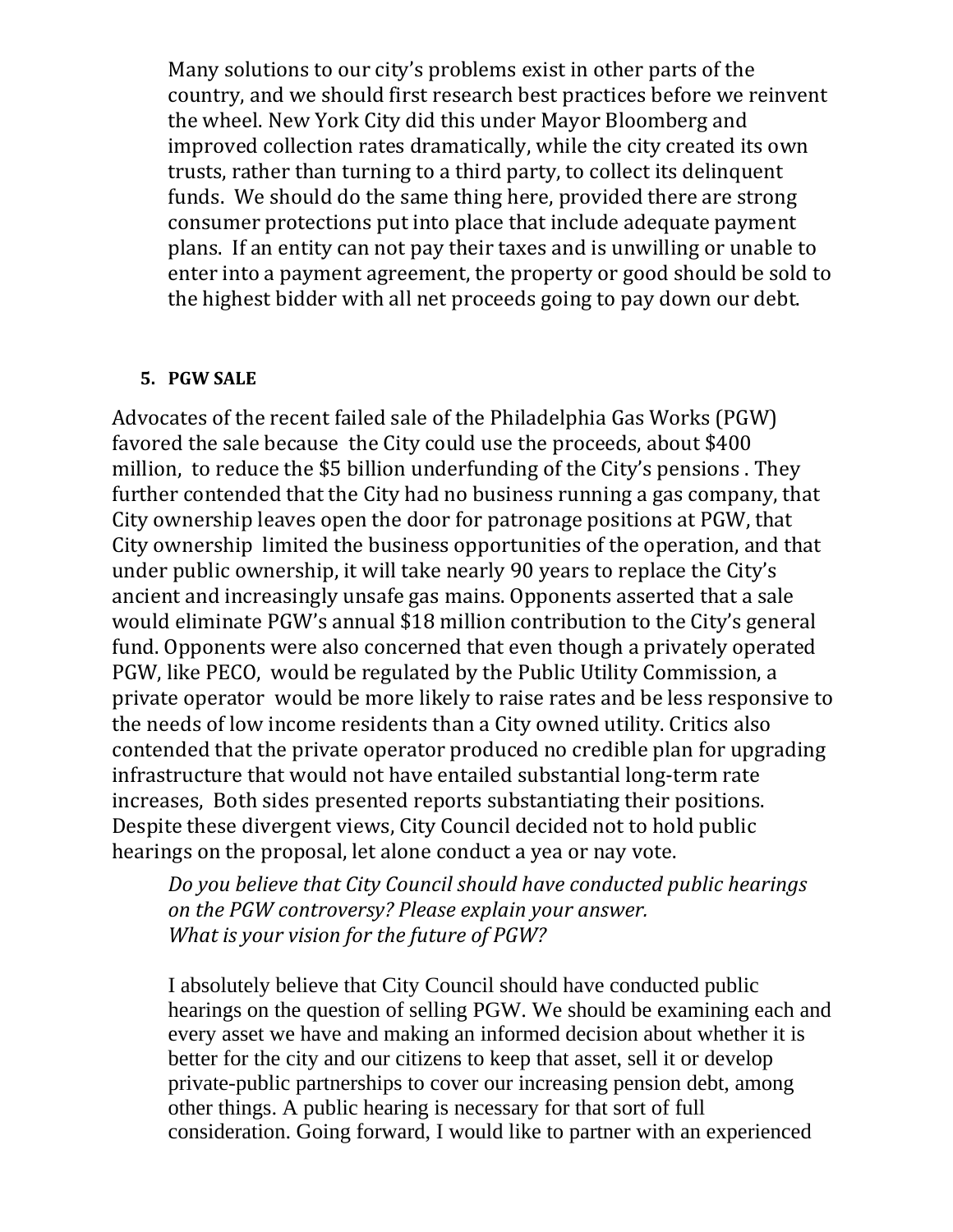corporation to make PGW a public-private partnership (P3). A P3 would allow PGW and the City to both obtain the private capital it needs to upgrade the utilities infrastructure while retaining the ability to share in the "upside" of a growing energy economy. Philadelphia has a great opportunity to become a regional, if not a national, leader in the next generation energy economy – but it starts with rethinking PGW's future.

## 6. **PENSIONS**

The City spends  $18\%$  of its budget – about \$660 million (in 2012) – on pensions. Even so, the City's pension obligations are currently underfunded by approximately \$5 billion, more than the \$4 billion the City expects to take in during the next fiscal year. Three questions:

*Do you believe that the City can "grow" its way out of this deficit– i.e. that prosperity in the City, as distinguished from tax hikes, will produce higher realty and business tax revenues so that the additional funds can be used to pay down the deficit OR that the City can somehow change its ways and pay down the deficit by better practices?*

I believe Philadelphia "must" grow its way out of the deficit – it is far too great to simply raise taxes or transfer spending from other critically needed services. My belief is formed by my experience as a developer and small business owner in the City of Philadelphia for 35 years, witnessing the growth of our urban core and its expansion to other neighborhoods. That growth and redevelopment has increased the number of taxpayers in the city.

That is not to say that we should not also seek to reduce the costs of government while protecting the quality of services. That should be a prerequisite of any effective management plan. If elected, I hope to bring my more than 35 years of business experience to bear to find more effective and efficient ways to run business.

*If you do not believe that "growth" alone will suffice to address this issue, , which do you favor: raising taxes, cutting spending or selling assets? Depending on your answer, specifically identify the taxes to be raised, the names of the programs that should be cut (please no generalities like eliminating "waste and abuse"), or the assets to be sold.*

We should be examining each and every asset we have and making an informed decision about whether it is better for the city and our citizens to keep that asset, sell it or develop private-public partnerships to cover our increasing pension debt, among other things. In addition to a new path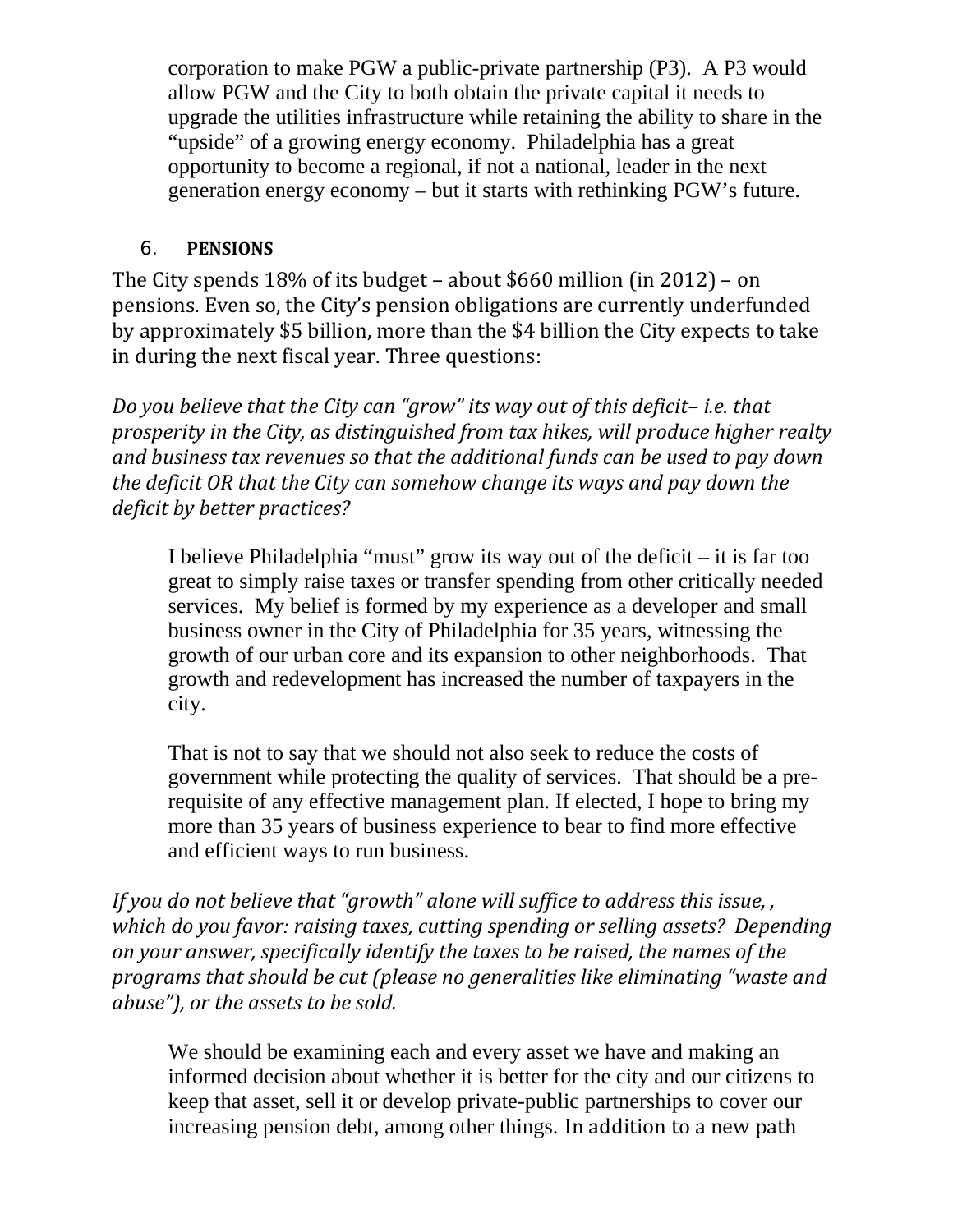forward for PGW, we should look at any city-owned parcels of land, including unused or dilapidated buildings, and sell them.

I do not support raising taxes unless and until we have done a better job collecting the taxes we are owed.

*To gradually improve the pension plan's funding status, do you favor continuing the defined benefit plan for existing employees while instituting a defined contribution plan for more recently hired employees?*

As a career businessman, I have learned that when you fail to address a problem, it only grows worse. That is what has happened with our pension. The single biggest cause of our pension plan's underfunding is that government has not met its funding obligations for years at a time while workers have been required to continue their contributions. I do not believe it is legal or ethical to tell current or retired employees that their pensions will be curtailed because of government's failure. Going forward. I believe that we must a) reduce the outrageous fees some private managers charge regardless of performance b) sell assets to secure the unfunded liability and reduce our annual needed contributions and c) work with our employees to find a workable solution moving forward. If the government does all that it can and should and we still face an unfunded and unmanageable pension obligation, then we must look at fundamental changes to the program.

# **DEVELOPMENT QUESTIONS**

#### **7. CHANGING NEIGHBORHOODS**

Some Philadelphia neighborhoods are changing, with better-off people moving into areas historically occupied by less well-off residents. This trend increases the city's tax base (and thus its ability to address the challenges many of its residents face) and often improves the physical characteristics of a neighborhood, but it can also bring unsettling changes, not only through increasing property taxes but also via alterations in the makeup of affected communities. 

*Other than providing real estate tax relief to long‐time residents whose assessments have increased due to rising values in the neighborhood, do you believe that government should intervene regarding these neighborhood*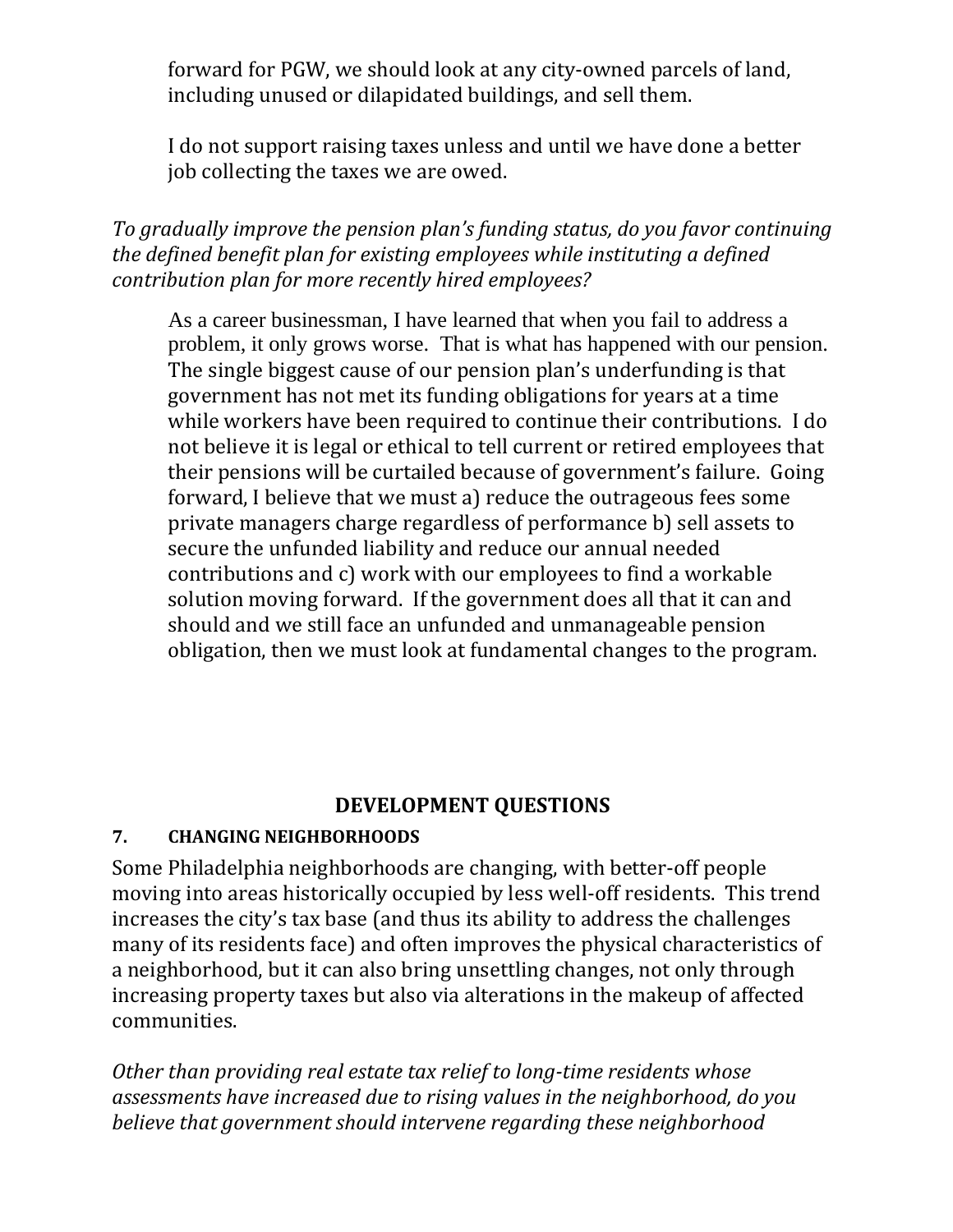*changes? If so, list the disruptions you would target and the remedies you would suggest.*

As a city of neighborhoods, it is important for residents who have built lives there and created its character, to be able to remain. As a developer, I have always worked with the community to ensure that community and resident interests are adequately considered. In addition to providing real estate tax breaks for long-time residents, with the largest support being given to those living on fixed incomes, the city also needs to assist those unable to afford the upkeep of their home. There are significant programs and community programs that can help maintain properties. The city should take a leading role to ensure that not only can people remain in their house, but that it is a house worth remaining in.

## **8. ZONING RELIEF THROUGH COUNCIL**

In 2012, after years of effort, the City passed a comprehensive revision of its zoning code. Many developers with projects which do not conform to the new zoning code have sought City Council ordinances to revise the zoning of their parcels, without going through the Zoning Board of Adjustment for a variance. Critics claim that zoning by council ordinance favors those with Council connections and/or big-ticket projects. Proponents argue that stakeholder input can be received in Council and that the Council procedure will encourage development because legal challenges to council ordinances are less likely than appeals from Zoning Board decisions.

*Would you vote for (or sign) ordinances enabling developments contrary to the zoning code and which have not received a variance from the Zoning Board of Adjustment? If so, under what circumstances would you vote for (or sign) such ordinances?*

No, I would not vote for such ordinances.

# **9. CITY‐OWNED VACANT PROPERTIES**

The City owns some  $10,000$  vacant properties. These properties cost \$21 million per year to maintain. Selling these properties requires City Council approval under the newly enacted Land Bank Ordinance. Sales must also be reviewed by the 14-member vacant property review committee, composed of City officials. Some worry that these procedures serve to delay the sale of these properties and open the process to political bartering, favoritism, and waste. Others say that City Council and the Project Review Committee will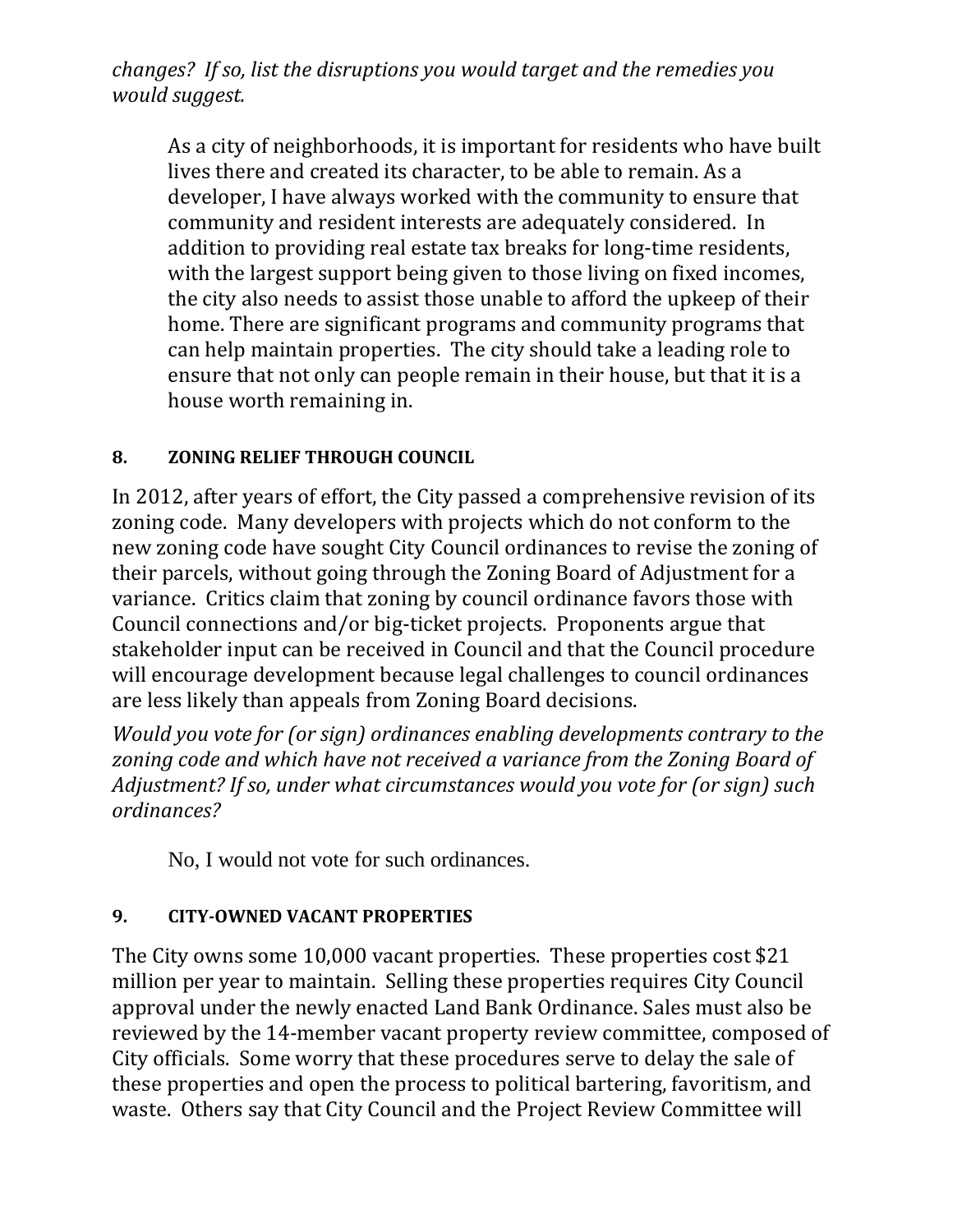appropriately protect the public interest and increase community input in redevelopment. 

*Will you vote to amend the ordinance by eliminating the Council ordinance provision? Explain your response.*

Yes. While it is important for there to be community input into development decisions, the best way to do that is to have a clearly defined approval process conducted in public that allows for substantial community comment and input. With clear guidelines for approval, developers will tailor the proposals to meet the communities needs, rather than the community having to try to convince a developer to amend their plans.

# **GOVERNMENT & ADMINISTRATION**

# **10. ETHICS: CREATING A PERMANENT INSPECTOR GENERAL**

The current City Inspector General, Amy Kurland, holds office pursuant to an Executive Order originally issued in 1984 which could be rescinded at any time by any mayor.

*Are you willing to support for Bill 130001 calling for a ballot referendum to amend the City Charter to establish an independent Inspector General funded by taxpayer dollars who would have oversight over every city department?* 

Yes.

*If elected Mayor, would you leave the current Executive Order in place and promptly fill the Inspector General's position?*

N/A 

# 11. **UNFAIR ELECTORAL DISTRICTING**

"Gerrymandering" is drawing electoral districts to serve the interests of politicians or parties. A 2010 survey ranked two of Philadelphia City Council districts (5 and 7) among the top ten gerrymandered districts nationwide, with two others  $(1 \text{ and } 9)$  also highly ranked on the gerrymandering scale.

*Would you vote to amend the City Charter in 2015 so that the next redistricting in 2020 will be conducted by an independent, non‐partisan commission?* 

Yes.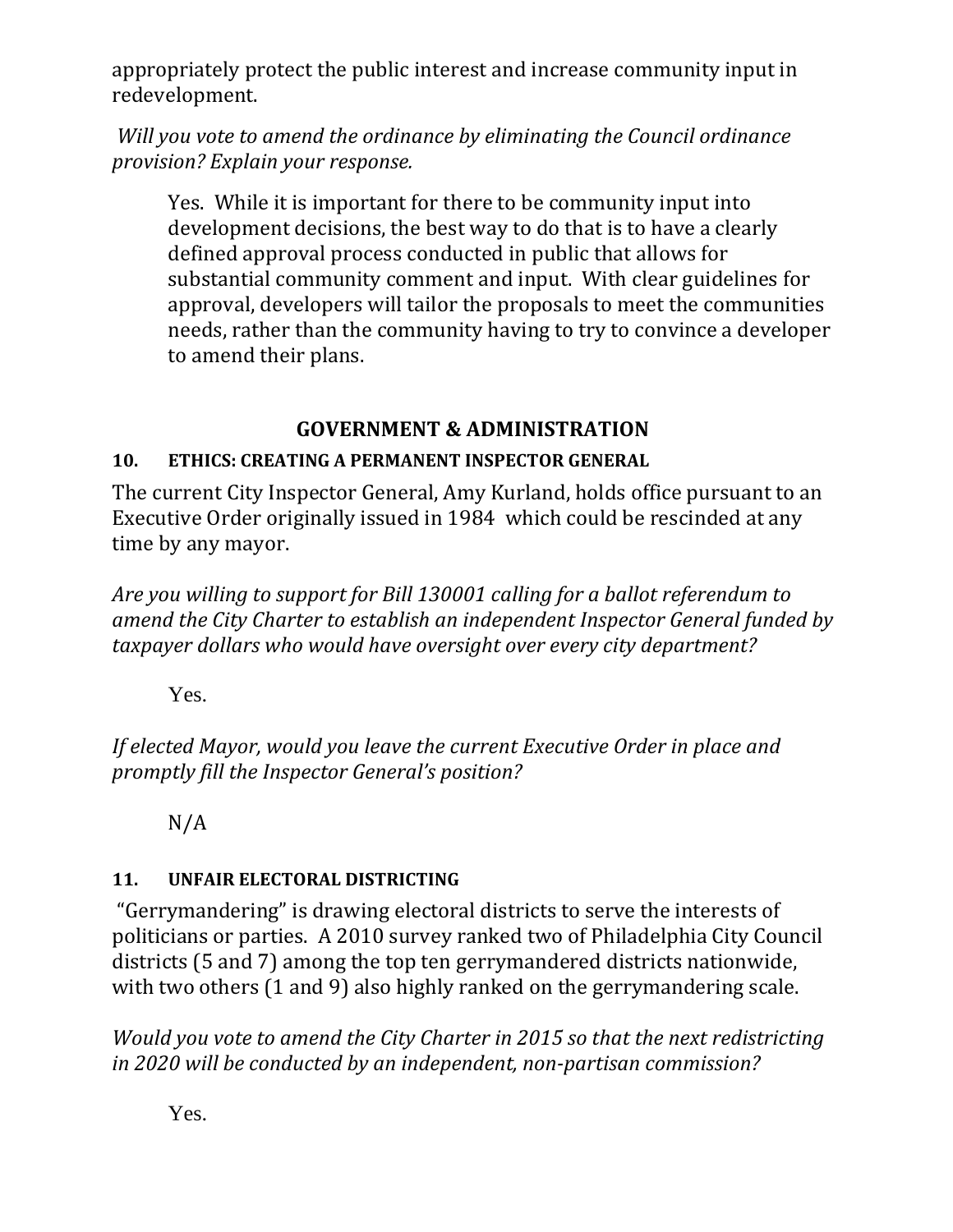#### 12. **ELECTION ADMINISTRATION**

Philadelphia elects three "City Commissioners" whose only duty is to administer elections. They serve four years regardless of their performance. In most cities, the election process is not run by three people, but by one, who is appointed by the mayor and can be removed for poor performance. Proponents say that the current system in Philadelphia empowers voters who can reject ineffectual or dishonest Commissioners. Detractors assert that Philadelphia voters are largely unaware of the duties of the three City Commissioners whose job title does not describe their job function so that the ballot results do not reflect voter's assessments of on the job performance. 

*Would you vote to amend the City Charter, eliminating the City Commissioners and adding the position of an election administrator that reports to the Mayor*? 

Yes. 

# **13. SHERIFF'S OFFICE**

Per the City Charter, the Sheriff's office is an elective position charged with responsibility for the sale of tax delinquent properties, courtroom security, and transport of inmates. Like the Clerk of Quarter Sessions, another elected office which was recently eliminated by a Charter revision, the Clerk of Quarter Sessions Court has been unable to account for the funds which it receives and its foreclosure procedures have been seen as partially responsible for the half billion dollars of property tax delinquencies. Critics of the Sheriff's office maintain that its functions should be administered by administration appointees who can be hired and fired based upon their competence. Defenders of the Office assert that Philadelphia's voters, not the Mayor, should choose who should conduct sheriff's sales, and arrange for courtroom security and inmate transport.

# *Would you vote to abolish the Sherriff's office, transferring to other City agencies its functions (Sheriff's sales, courtroom security and inmate transfer)?*

While I believe the Sheriff's Office is a state agency and the city may not have the authority to dismantle it, I would support efforts to modernize and increase the office's efficiency and transparency. The Sheriff's office can and should be a partner with our neighborhoods in quickly turning tax delinquent properties into tax generating ones. Their antiquated and at times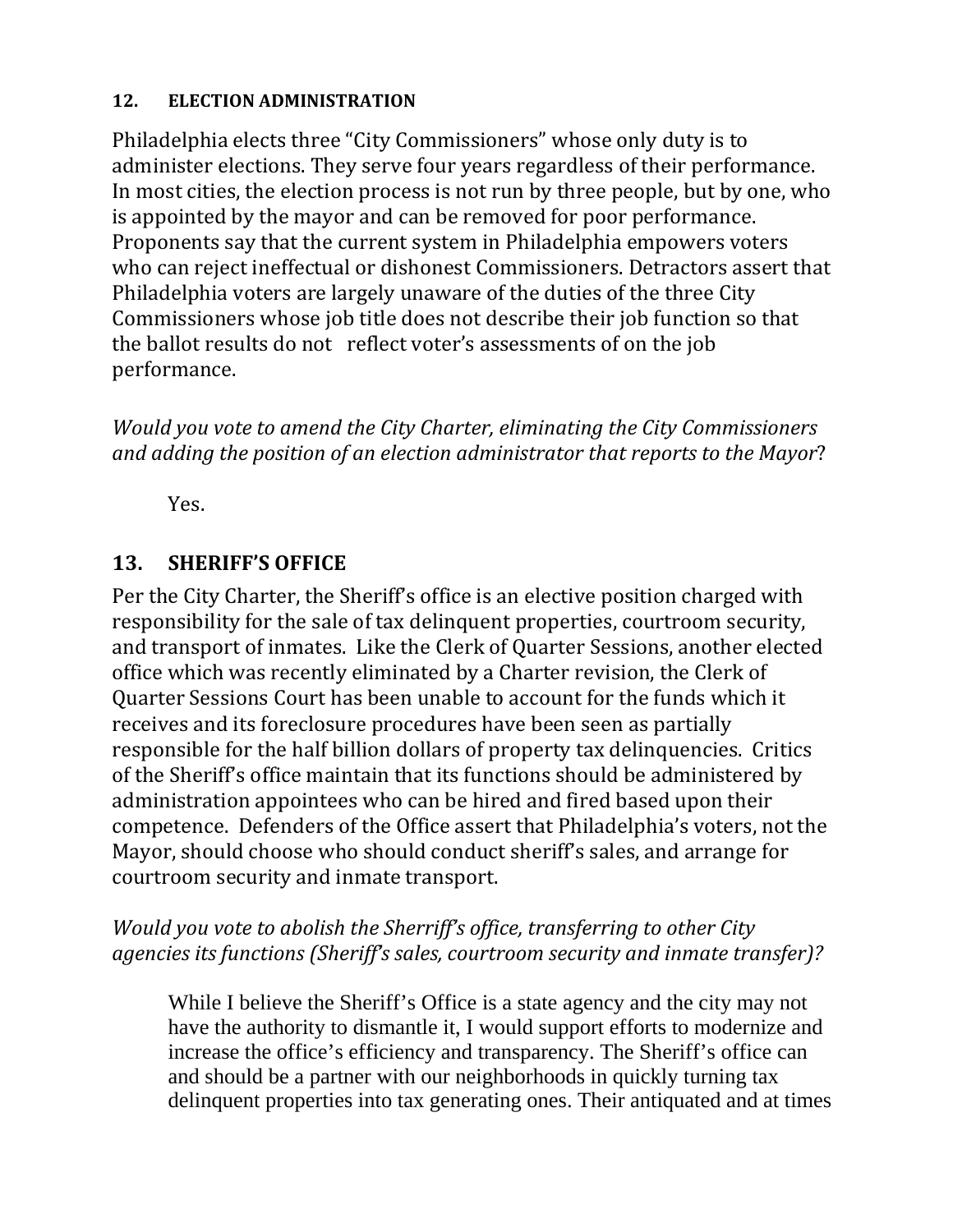hard to use process limits the ability of the city to move properties back into productive use.

#### **14.ROLE OF NEIGHBORHOODS IN DEVELOPMENT & QUALITY OF LIFE**

Philadelphia is called the city of neighborhoods, but many of our basic planning, resource, and development decisions are made with little or no effective input of neighborhoods--vital stakeholders in the city's future. These include overall development patterns, placement and design of special events, major construction, and placement and operation of key public facilities—each of which can have major impacts on adjacent communities. Some measures have been made, such as the design review process is zoning code and open public involvement. But these remain advisory, and most localized decisions and issues are still the purview of district Councilpeople rather than the administration.

*What would you do to give neighborhoods more meaningful roles in decisionmaking and more effective engagement as partners in the city's goals and mission?* 

I would begin with a strong structure for approval of any development and a mandated hearing and vote on any and all development projects. If there are things I've learned as a long-time developer: politicians listen to the public when the public is given the opportunity to voice its opinion and developers do not want to have their projects rejected publicly. By mandating a public hearing and vote with full public participation, developers will be incentivized to work with the community before any vote in Council. I believe Mayor Nutter's efforts to formalize development standards is a critical improvement that needs to be protection and preserved, if not expanded. I am disappointed there have already been efforts to circumvent the new standards.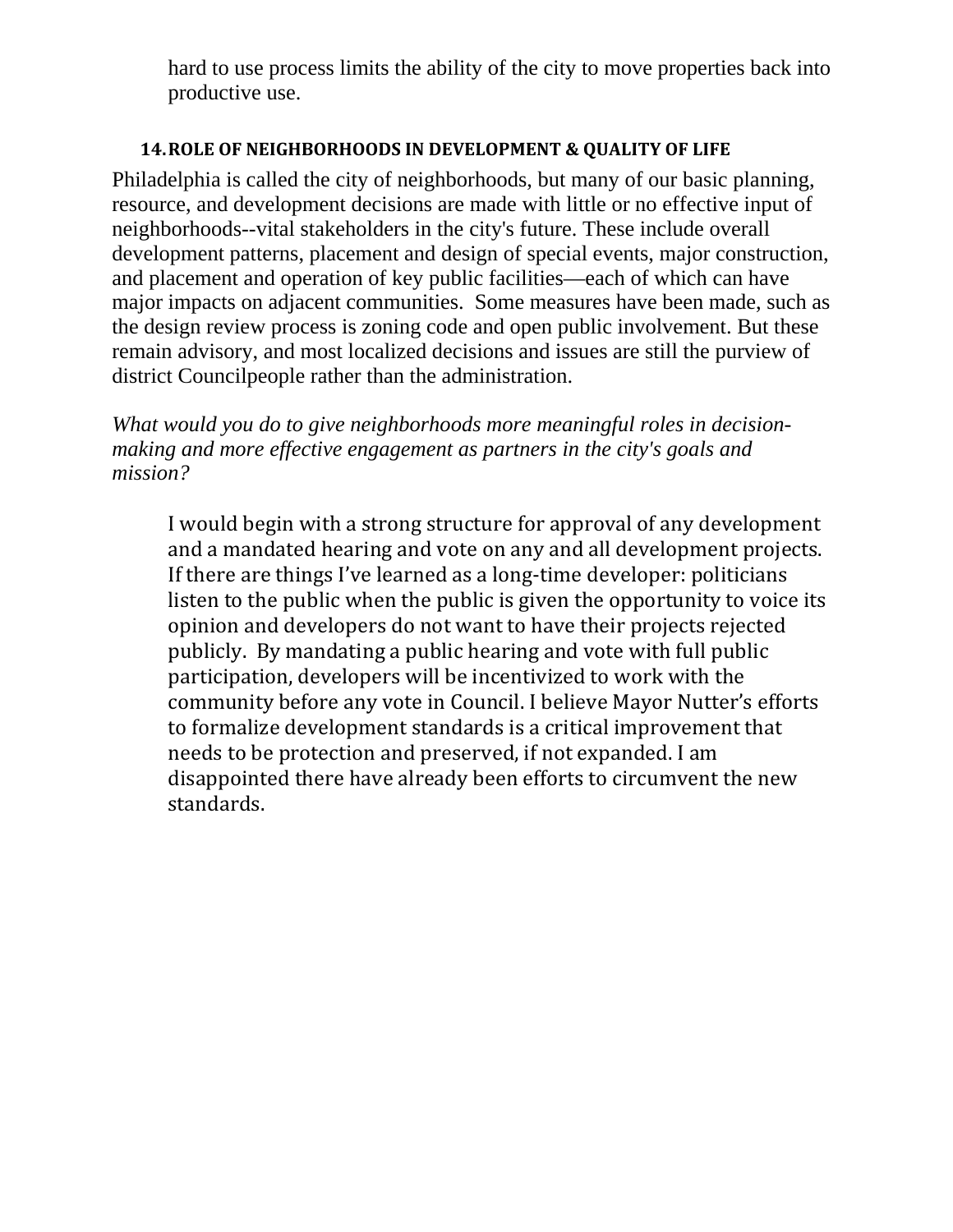# **15. SCHOOLS**

Per the Mayor's Tale of the Tape, In fiscal year 2013-2014, Philadelphia contributed \$1,216,319,000 to fund the School District, a contribution which accounted for 42.3% of the School District's revenues, a percentage smaller than Chicago  $(50.3\%)$ , Dallas  $(57.7\%)$  and Boston  $(67.2\%)$  but larger than Memphis (38.4%), Baltimore (20.7%) and Detroit (20.4%).

*What is the dollar amount of the contribution that you believe the City should make in fiscal year 2016 – 2017, your first year in office, and how you would finance it. Explain your conclusion.*

I would increase the contribution to the level that Dr. Hite has recommended and that Mayor Nutter included in his recent budget. Unlike the Mayor, however, I would not increase this contribution by raising real estate taxes, but by going after the City's delinquent taxes.

*Do you believe that any strings/conditions should be attached to the City's contributions to the School District budget and, if so, what are they?*

I believe any and all added funding must first go to full-time nurses and counselors, followed by classroom instruction and an upgrade of principals, teachers, and classrooms.

# **LIFESTYLE**

# **16. HOUSING FIRST**

Philadelphia has one of the lowest levels of street homelessness of any major American  $city - 1$  in 5,000 Philadelphians lives on the streets in comparison to 1 in 2,700 Bostonians, 1 in 1,800 Chicagoans, 1 in 300 San Franciscans or 1 in 100 Los Angelinos. [Source: Project Home, Saving Money, Saving Lives, 2009, at p. 4] Nevertheless, anyone who has spent time in our public spaces recognizes that there is a significant street population, typically suffering from mental illness or substance addiction, many of whom are likely not homeless. The City has implemented "housing first" programs that place individuals in supportive, permanent housing without regard to continued substance use and/or untreated mental health conditions and spends 108 miillion per year on homeless services.

*If housing is readily available for homeless people, should they be permitted to live in public spaces?*